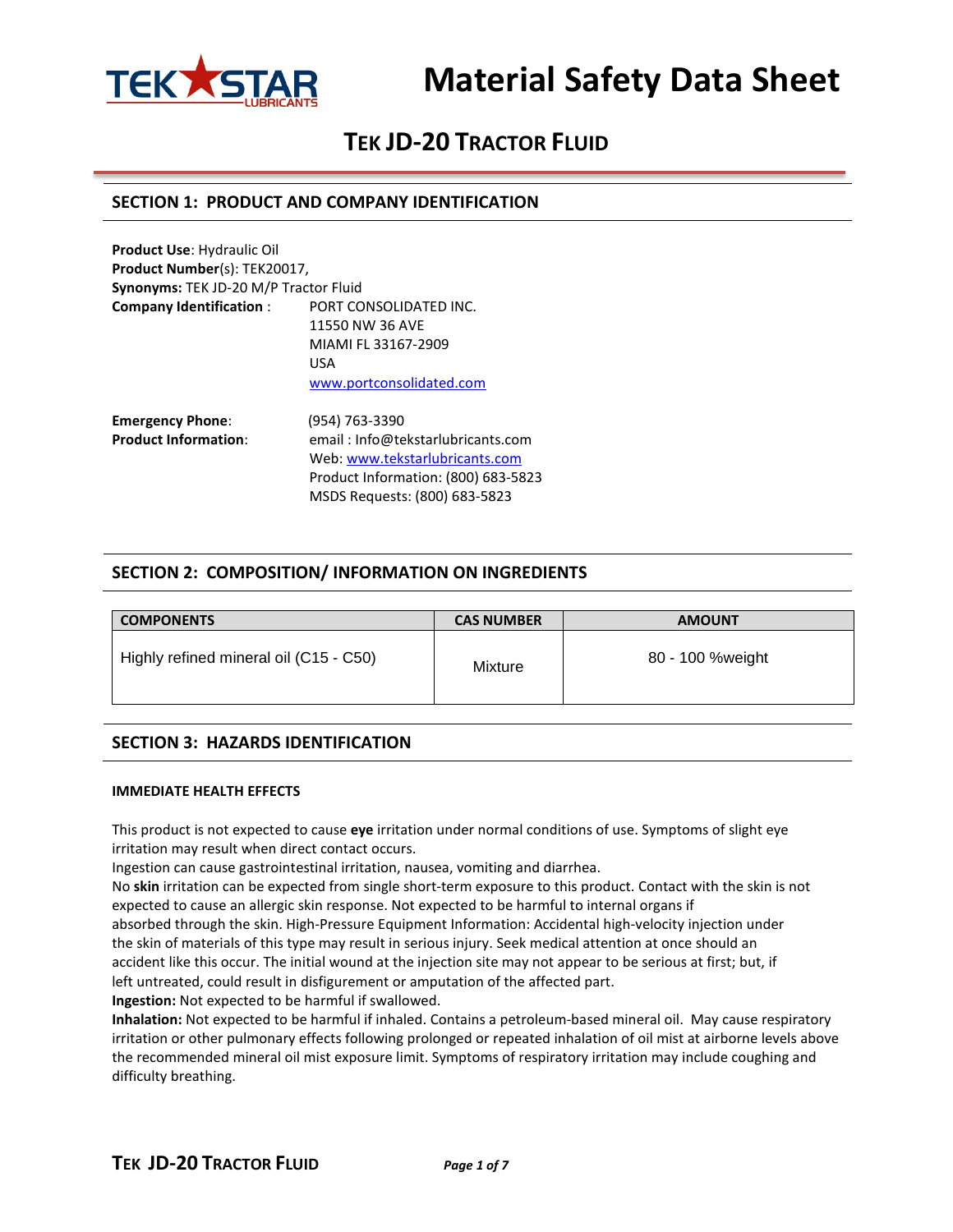

### **SECTION 4: FIRST AID MEASURES**

**Eye**: No specific first aid measures are required. As a precaution, remove contact lenses, if worn, and flush eyes with water.

**Skin:** No specific first aid measures are required. As a precaution, remove clothing and shoes if contaminated. To remove the material from skin, use soap and water. Discard contaminated clothing and shoes or thoroughly clean before reuse.

**Ingestion:** No specific first aid measures are required. Do not induce vomiting. As a precaution, get medical advice. **Inhalation**: No specific first aid measures are required. If exposed to excessive levels of material in the air, move the exposed person to fresh air. Get medical attention if coughing or respiratory discomfort occurs.

**Note to Physicians:** In an accident involving high-pressure equipment, this product may be injected under the skin. Such an accident may result in a small, sometimes bloodless, puncture wound. However, because of its driving force, material injected into a fingertip can be deposited into the palm of the hand.

Within 24 hours, there is usually a great deal of swelling, discoloration, and intense throbbing pain. Immediate treatment at a surgical emergency center is recommended..

### **SECTION 5: FIRE FIGHTING MEASURES**

Leaks/ruptures in high pressure system using materials of this type can create a fire hazard when in the vicinity of ignition sources.

### **FIRE CLASSIFICATION:**

OSHA Classification (29 CFR 1910.1200): Not classified by OSHA as flammable or combustible.

#### **FLAMMABLE PROPERTIES:**

**Flashpoint:** (Cleveland Open Cup) 171 °C (340 °F) Minimum **Autoignition**: No data available **Flammability (Explosive) Limits (% by volume in air):** Lower: Not Applicable Upper: Not Applicable

**Extinguishing Media:** Use dry chemical, foam, carbon dioxide or water fog. Water or foam may cause frothing. Carbon dioxide and inert gas can displace oxygen. Use caution when applying carbon dioxide or inert gas in confined spaces.

**Protection of Fire Fighters:** Firefighters must use full bunker gear including NIOSH-approved positive pressure selfcontained breathing apparatus to protect against potential hazardous combustion or decomposition products and oxygen deficiencies.

### **SECTION 6: ACCIDENTAL RELEASE MEASURES**

**Spill Management:** Stop the source of the release if you can do it without risk. Contain release to prevent further contamination of soil, surface water or groundwater. Clean up spill as soon as possible, observing precautions in Exposure Controls/Personal Protection. Use appropriate techniques such as applying non-combustible absorbent materials or pumping. Where feasible and appropriate, remove contaminated soil. Place contaminated materials in disposable containers and dispose of in a manner consistent with applicable regulations.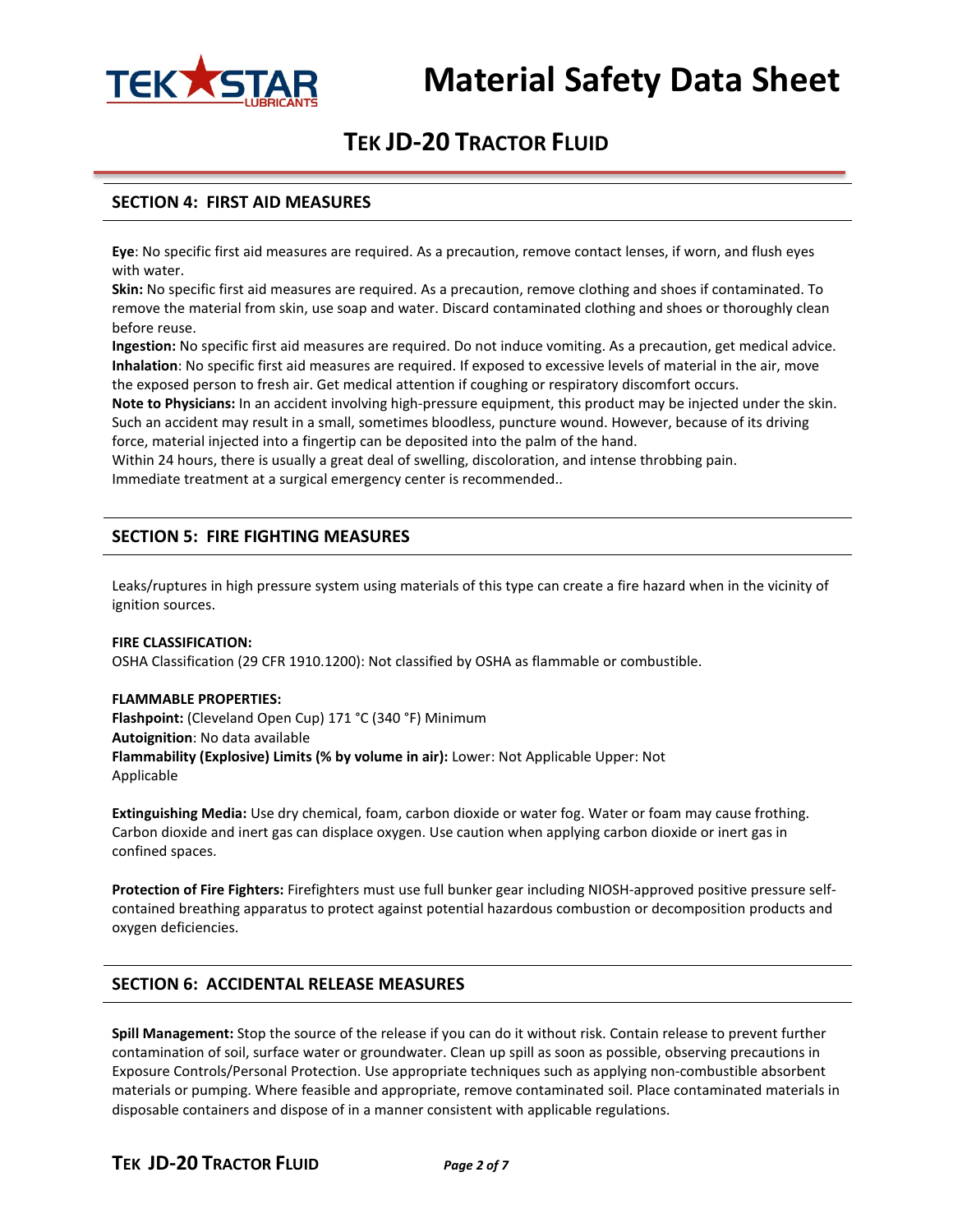

**Reporting:** Report spills to local authorities as appropriate or required.

### *SECTION 7: HANDLING AND STORAGE*

**Precautionary Measures:** DO NOT USE IN HIGH PRESSURE SYSTEMS in the vicinity of flames, sparks and hot surfaces. Use only in well ventilated areas. Keep container closed.

**General Handling Information:** Avoid contaminating soil or releasing this material into sewage and drainage systems and bodies of water.

**Static Hazard:** Electrostatic charge may accumulate and create a hazardous condition when handling this material. To minimize this hazard, bonding and grounding may be necessary but may not, by themselves, be sufficient. Review all operations which have the potential of generating and accumulating an electrostatic charge and/or a flammable atmosphere (including tank and container filling, splash filling, tank cleaning, sampling, gauging, switch loading, filtering, mixing, agitation, and vacuum truck operations) and use appropriate mitigating procedures. For more information, refer to OSHA Standard 29 CFR 1910.106, 'Flammable and Combustible Liquids', National Fire Protection Association (NFPA 77, 'Recommended Practice on Static Electricity', and/or the American Petroleum Institute (API) Recommended Practice 2003, 'Protection Against Ignitions Arising Out of Static, Lightning, and Stray Currents'.

**Container Warnings:** Container is not designed to contain pressure. Do not use pressure to empty container or it may rupture with explosive force. Empty containers retain product residue (solid, liquid, and/or vapor) and can be dangerous. Do not pressurize, cut, weld, braze, solder, drill, grind, or expose such containers to heat, flame, sparks, static electricity, or other sources of ignition. They may explode and cause injury or death. Empty containers should be completely drained, properly closed, and promptly returned to a drum reconditioned or disposed of properly.

### **SECTION 8: EXPOSURE CONTROLS/PERSONAL PROTECTION**

### **GENERAL CONSIDERATIONS:**

Use good personal hygiene practices. Wash hands and other exposed skin areas with plenty of mild soap and water before eating, drinking, smoking, use of toilet facilities, or leaving work. DO NOT use gasoline, kerosene, solvents or harsh abrasives as skin cleaners. Since specific exposure standards/control limits have not been established for this product, the "Oil Mist, Mineral" exposure limits shown below are suggested as minimum control guidelines.

#### **ENGINEERING CONTROLS:**

Provide exhaust ventilation or other engineering controls to keep the airborne concentrations of mists and/or vapors below the recommended exposure limits (see below). An eye wash station and safety shower should be located near the work-station.

#### **PERSONAL PROTECTIVE EQUIPMENT**

**Eye/Face Protection:** No special eye protection is normally required. Where splashing is possible, wear safety glasses with side shields as a good safety practice.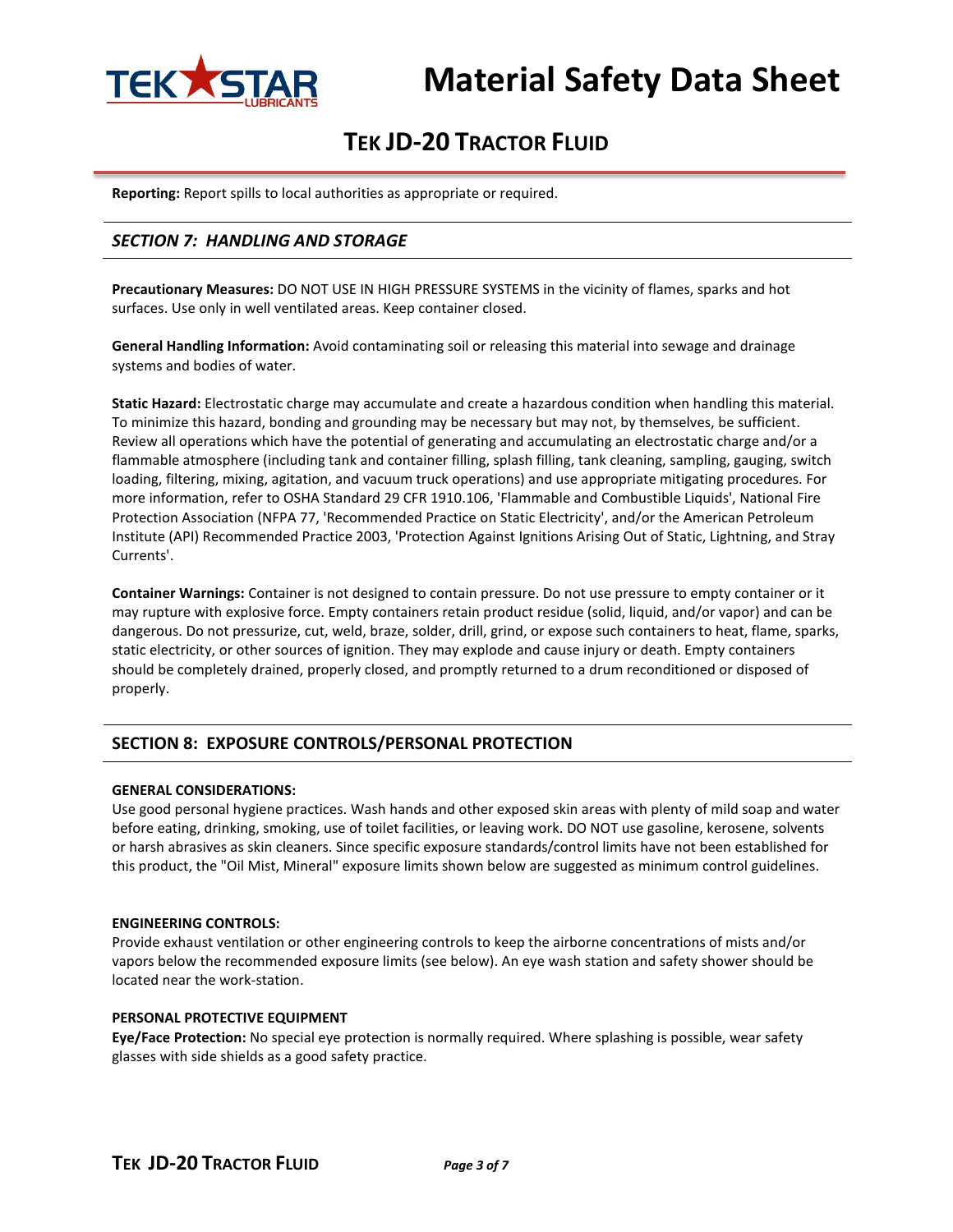

# **Material Safety Data Sheet**

## **TEK JD-20 TRACTOR FLUID**

**Skin Protection:** No special protective clothing is normally required. Where splashing is possible, select protective clothing depending on operations conducted, physical requirements and other substances in the workplace. Suggested materials for protective gloves include: 4H (PE/EVAL), Nitrile Rubber, Silver Shield, Viton. **Respiratory Protection:** No respiratory protection is normally required.

If user operations generate an oil mist, determine if airborne concentrations are below the occupational exposure limit for mineral oil mist. If not, wear an approved respirator that provides adequate protection from the measured concentrations of this material. For air-purifying respirators use a particulate cartridge.

Use a positive pressure air-supplying respirator in circumstances where air-purifying respirators may not provide adequate protection.

### **Occupational Exposure Limits:**

| Component                                                                              | <b>Agency</b> | TWA        | <b>STEL</b>       |        | <b>Ceiling Notation</b> |
|----------------------------------------------------------------------------------------|---------------|------------|-------------------|--------|-------------------------|
| Non-hazardous additive blend in refined oil ACGIH                                      |               | 5 mg/m $3$ | $10 \text{ mg/m}$ | $\sim$ | $- -$                   |
| Non-hazardous additive blend in refined oil $\overline{OSHA}$ Z-1 $\overline{5}$ mg/m3 |               |            | $-$               | $- -$  | $- -$                   |

Consult local authorities for appropriate values.

### **SECTION 9: PHYSICAL AND CHEMICAL PROPERTIES**

**Attention:** The data below are typical values and do not constitute a specification.

**Color:** Clear **Physical State:** Liquid **Odor**: Petroleum odor **pH:** Not Applicable **Vapor Pressure:** <0.01 mmHg @ 37.8 °C (100 °F) **Vapor Density (Air = 1):** >1 **Boiling Point:** 260°C (500°F) **Solubility:** Soluble in hydrocarbons; insoluble in water Freezing Point: **Not Applicable Specific Gravity:** 0.86 - 0.9 @ 15.6°C (60.1°F) / 15.6°C (60.1°F) **Density:** 0.86 kg/l - 0.9 kg/l @ 15°C (59°F) **Viscosity:** 7 cSt @ 100°C (212°F) (Min)

### **SECTION 10: STABILITY AND REACTIVITY**

**Chemical Stability:** This material is considered stable under normal ambient and anticipated storage and handling conditions of temperature and pressure.

**Incompatibility With Other Materials:** May react with strong acids or strong oxidizing agents, such as chlorates, nitrates, peroxides, etc.

**Hazardous Decomposition Products:** None known (None expected)

**Hazardous Polymerization:** Hazardous polymerization will not occur.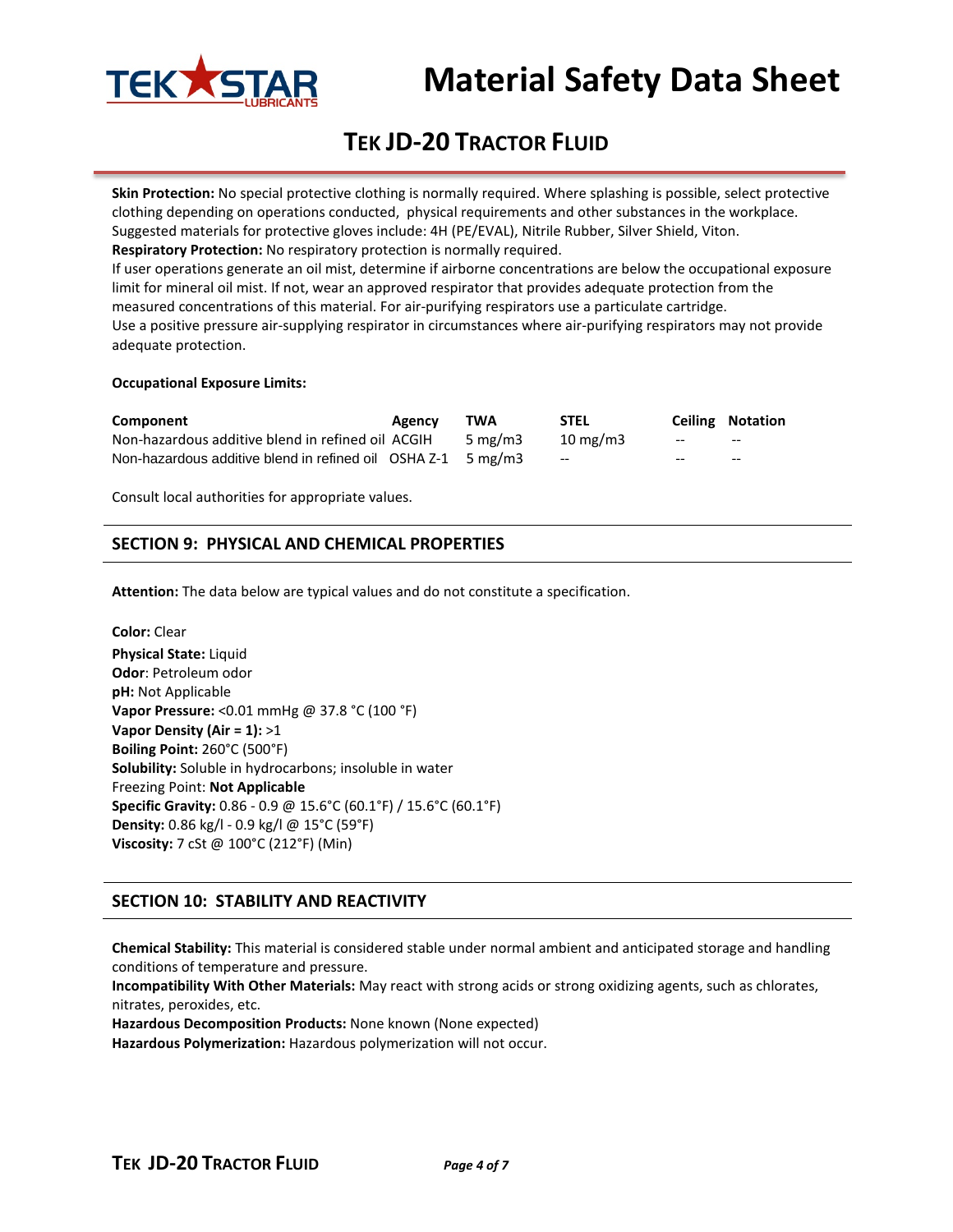

### **SECTION 11: TOXICOLOGICAL INFORMATION**

**Irritation:** The eye irritation hazard is based on evaluation of data for similar materials or product components. **Skin Irritation:** The skin irritation hazard is based on evaluation of data for similar materials or product components.

**Skin Sensitization**: The skin sensitization hazard is based on evaluation of data for similar materials or product components.

**Acute Dermal Toxicity**: The acute dermal toxicity hazard is based on evaluation of data for similar materials or product components.

**Acute Oral Toxicity:** The acute oral toxicity hazard is based on evaluation of data for similar materials or product components.

**Acute Inhalation Toxicity:** The acute inhalation toxicity hazard is based on evaluation of data for similar materials or product components.

### **ADDITIONAL TOXICOLOGY INFORMATION:**

This product contains petroleum base oils which may be refined by various processes including severe solvent extraction, severe hydrocracking, or severe hydrotreating. None of the oils requires a cancer warning under the OSHA Hazard Communication Standard (29 CFR 1910.1200). These oils have not been listed in the National Toxicology Program (NTP) Annual Report nor have they been classified by the International Agency for Research on Cancer (IARC) as; carcinogenic to humans (Group 1), probably carcinogenic to humans (Group 2A), or possibly carcinogenic to humans (Group 2B). These oils have not been classified by the American Conference of Governmental Industrial Hygienists (ACGIH) as: confirmed human carcinogen (A1), suspected human carcinogen (A2), or confirmed animal carcinogen with unknown relevance to humans (A3).

### **SECTION 12: ECOLOGICAL INFORMATION**

### **ECOTOXICITY**

96 hour(s) LC50: >1000 mg/l 48 hour(s) EC50: >1000 mg/l (Daphnia magna)

This material is not expected to be harmful to aquatic organisms.

### **ENVIRONMENTAL FATE**

No specific ecological data is available for this product. Refer to Section 6 for information regarding accidental release.

### **SECTION 13: DISPOSAL CONSIDERATIONS**

Because this product may be mixed with other components, or used in processes that may contaminate it, it is the responsibility of the owner/user to determine at the time of disposal if the product meets RCRA criteria for hazardous waste. Dispose of material and empty containers, liners, and any dilutions, according to local, state, and federal regulations.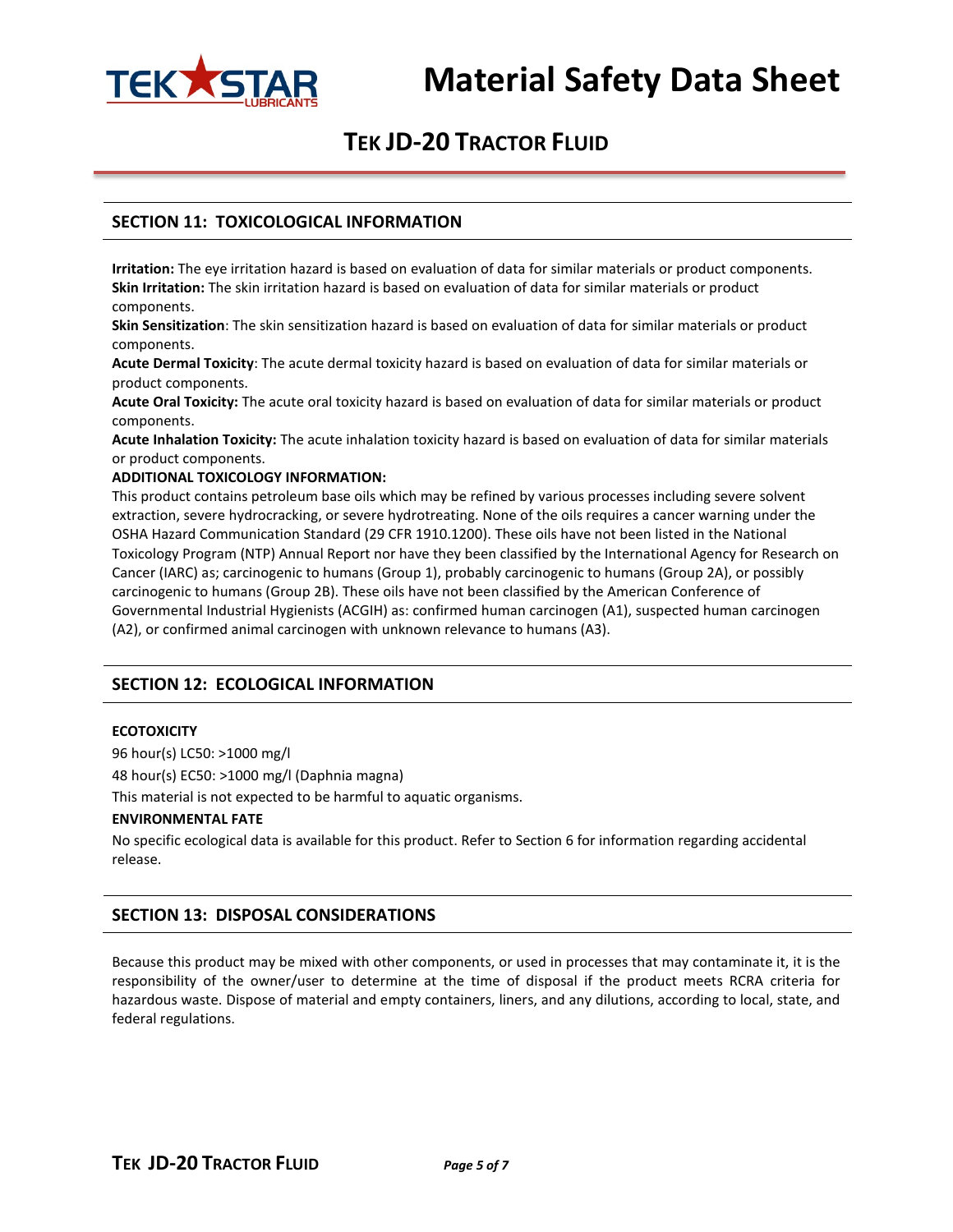

# **Material Safety Data Sheet**

### **TEK JD-20 TRACTOR FLUID**

### **SECTION 14: TRANSPORT INFORMATION**

The description shown may not apply to all shipping situations. Consult 49CFR, or appropriate Dangerous Goods Regulations, for additional description requirements (e.g., technical name) and mode-specific or quantity-specific shipping requirements.

**U.S. Department of Transportation (DOT) 49 - CFR 172.101 US DOT Status:** Not regulated by the U.S. Department of Transportation as a hazardous material **Proper Shipping Name:** Not regulated. **Hazard Class:** Not regulated. **Packing Group:** Not applicable. **UN/NA Number:** Not regulated **Reportable Quantity:** A Reportable Quantity (RQ) has not been established for this material. **Emergency Response Guide No.:** Not applicable.

### **SECTION 15: REGULATORY INFORMATION**

EPCRA 311/312 CATEGORIES: 1. Immediate (Acute) Health Effects: NO

- 2. Delayed (Chronic) Health Effects: NO
- 3. Fire Hazard: NO
- 4. Sudden Release of Pressure Hazard: NO
- 5. Reactivity Hazard: NO

REGULATORY LISTS SEARCHED:

| 01-1=IARC Group 1   | 03=EPCRA 313         |
|---------------------|----------------------|
| 01-2A=IARC Group 2A | 04=CA Proposition 65 |
| 01-2B=IARC Group 2B | 05=MA RTK            |
| 02=NTP Carcinogen   | 06=NJ RTK            |
|                     | 07=PA RTK            |
|                     |                      |

No components of this material were found on the regulatory lists above.

### **CHEMICAL INVENTORIES:**

All components comply with the following chemical inventory requirements: AICS (Australia), DSL (Canada), EINECS (European Union), ENCS (Japan), IECSC (China), KECI (Korea), PICCS (Philippines), TSCA (United States).

### **NEW JERSEY RTK CLASSIFICATION:**

Under the New Jersey Right-to-Know Act L. 1983 Chapter 315 N.J.S.A. 34:5A-1 et. seq., the product is to be identified as follows: PETROLEUM OIL (Hydraulic/Transmission Oil).

### **WHMIS CLASSIFICATION:**

This product is not considered a controlled product according to the criteria of the Canadian Controlled Products Regulations..